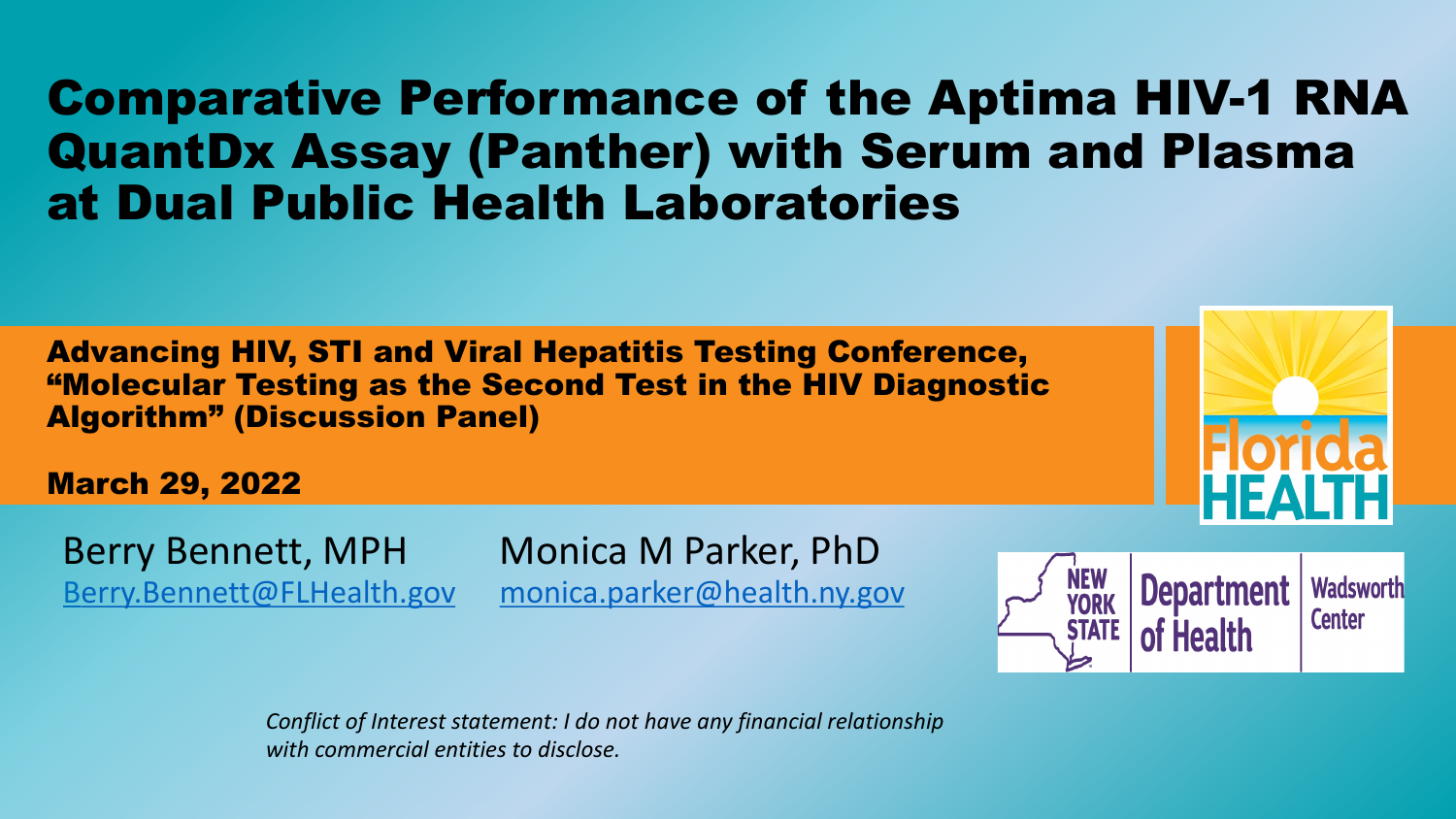

• A brief review of the Florida Bureau of Public Health Laboratories (BPHL) and the New York State Department of Health, Wadsworth Center testing experience with matched serum and plasma on the Aptima HIV-1 RNA QuantDx assay (Panther® system).

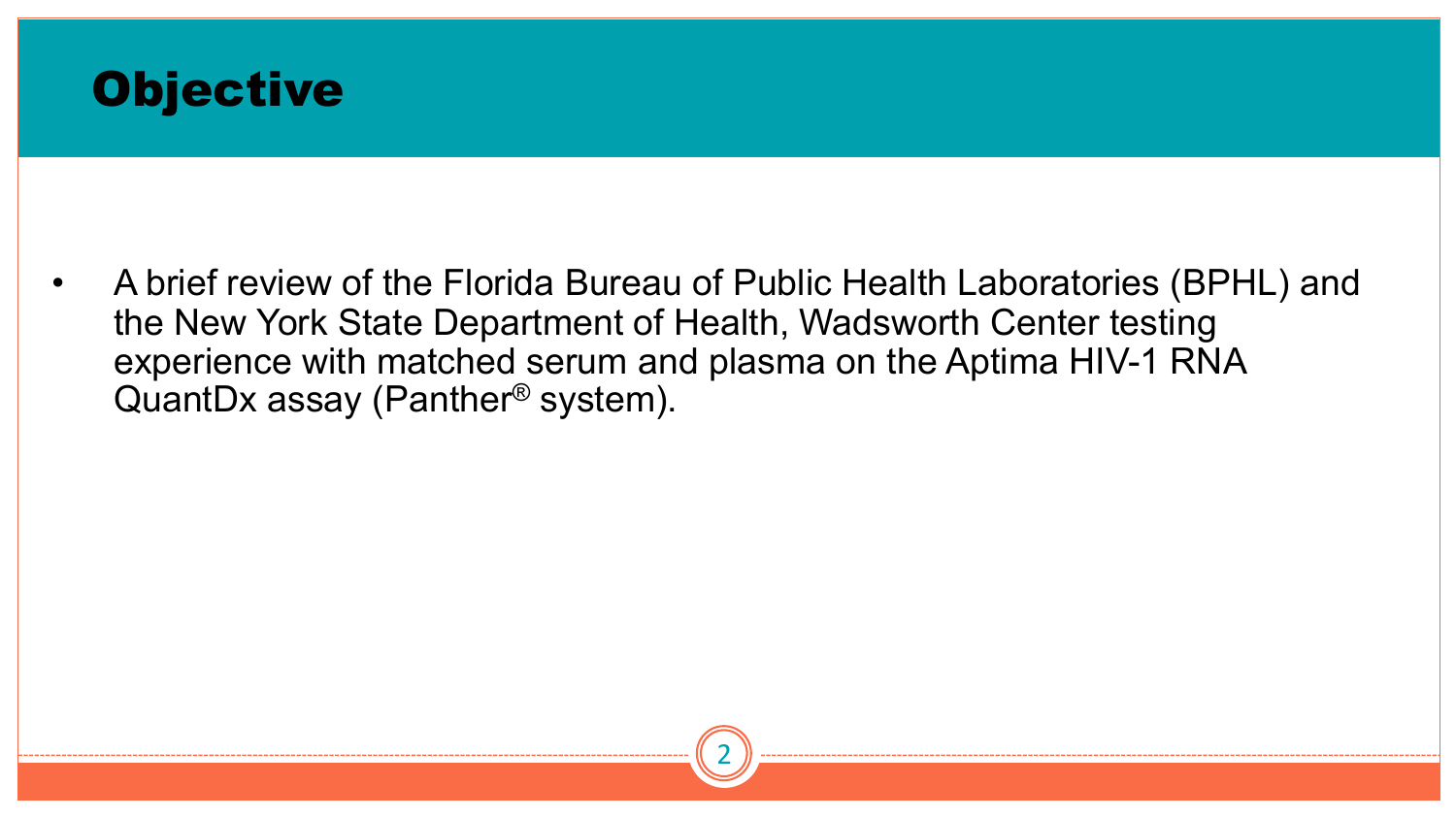# Study Design

- The primary focus of this study, by both PHLs, was to perform in-house validations of the HIV-1 RNA QuantDx assay with matched plasma and serum for diagnostic use.
- Neither PHL intended to validate the HIV-1 RNA QuantDx assay with serum for routine clinical management use.
- WC and FL PHLs received separate aliquots of a customized matched serum/plasma HIV-1 RNA Positive Panel\* representing a dynamic range of HIV-1 RNA quantitative values.
- Specimens tested in singlet with the Aptima HIV-1 RNA QuantDx Assay (Panther system).
- Matched specimens received and stored frozen (-20°C) until use.

\* BioCollections Worldwide, Inc., panel #1003

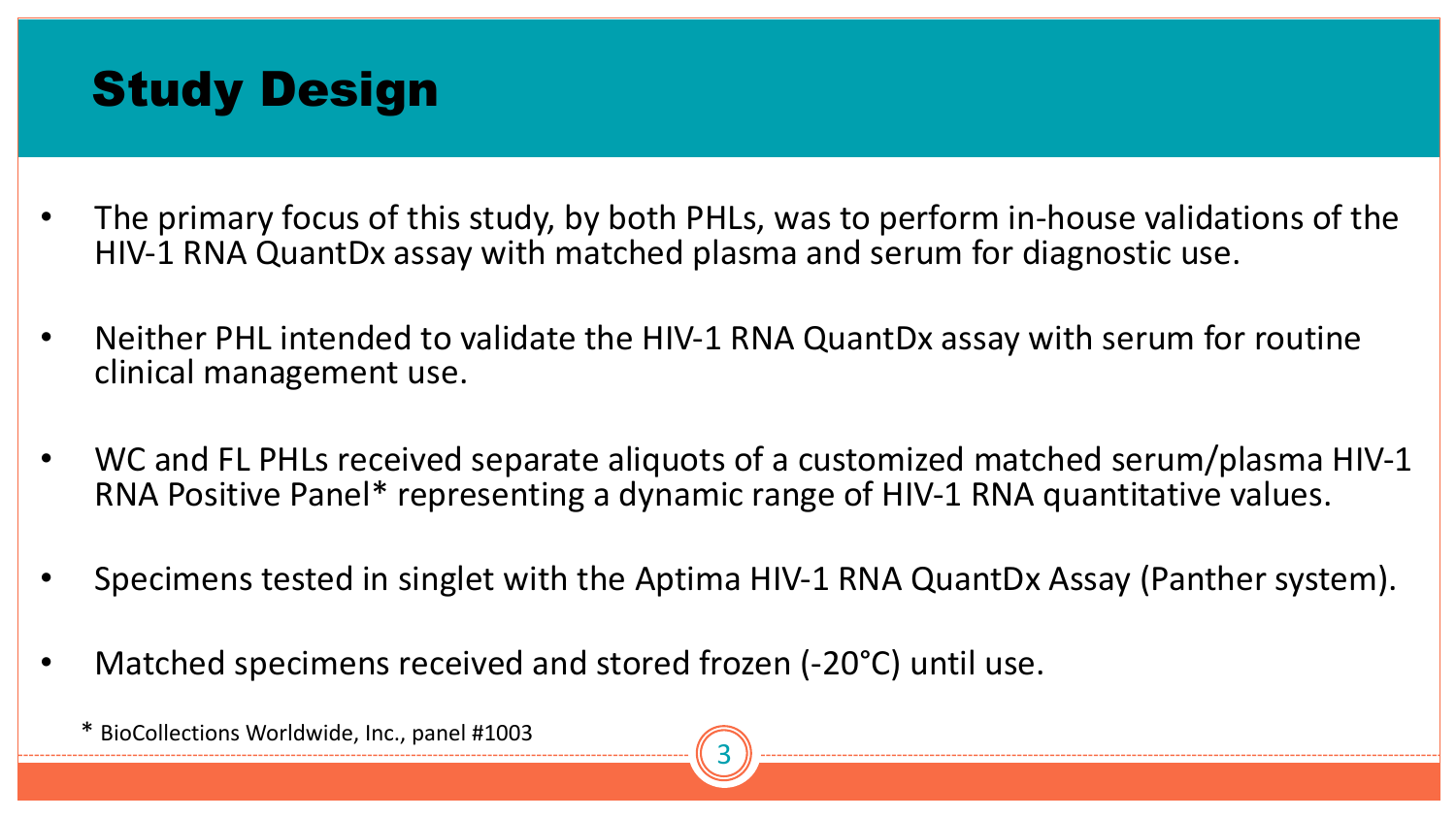

| Serial ID# | <b>BioCollections Plasma</b><br>Log10 cp/mL | <b>WC plasma</b><br><b>Log10 Value</b> | <b>WC serum</b><br><b>Log10 Value</b> | <b>WC plasma -</b><br><b>WC serum</b><br>Log10 diff | WC plasma -<br><b>BC</b> plasma<br>Log10 diff | WC/FL<br>Qual<br>Plasma | WC/FL<br>Qual<br><b>Serum</b> | FL plasma<br>Log10 value | <b>FL</b> serum<br>Log10 value | FL plasma<br><b>FL</b> serum<br>Log10 diff | FL plasma -<br><b>BC</b> plasma<br>Log10 diff |
|------------|---------------------------------------------|----------------------------------------|---------------------------------------|-----------------------------------------------------|-----------------------------------------------|-------------------------|-------------------------------|--------------------------|--------------------------------|--------------------------------------------|-----------------------------------------------|
| 11563      | < 1.47                                      | < 1.47                                 | < 1.47                                |                                                     |                                               | R/R                     | R/R                           | < 1.47                   | < 1.47                         |                                            |                                               |
| 11564      | < 1.47                                      | 1.63                                   | < 1.47                                |                                                     |                                               | R/R                     | R/R                           | 1.48                     | < 1.47                         |                                            |                                               |
| 11565      | < 1.47                                      | < 1.47                                 | < 1.47                                |                                                     |                                               | R/R                     | R/R                           | 1.71                     | < 1.47                         |                                            |                                               |
| 11566      | < 1.47                                      | 1.62                                   | < 1.47                                |                                                     |                                               | R/R                     | R/NR                          | 1.51                     | <b>TND</b>                     |                                            |                                               |
| 11567      | < 1.47                                      | < 1.47                                 | < 1.47                                |                                                     |                                               | R/R                     | R/NR                          | < 1.47                   | <b>TND</b>                     |                                            |                                               |
| 11568      | 2.86                                        | 2.73                                   | 2.72                                  | 0.01                                                | $-0.13$                                       | R/R                     | R/R                           | 2.87                     | 2.78                           | 0.09                                       | 0.01                                          |
| 11569      | 2.98                                        | 2.77                                   | 2.60                                  | 0.17                                                | $-0.21$                                       | R/R                     | R/R                           | 2.89                     | 2.71                           | 0.18                                       | $-0.09$                                       |
| 11570      | 2.72                                        | 2.24                                   | 2.57                                  | $-0.33$                                             | $-0.48$                                       | R/R                     | R/R                           | 2.41                     | 2.63                           | $-0.22$                                    | $-0.31$                                       |
| 11571      | 2.97                                        | 2.90                                   | 2.35                                  | 0.55                                                | $-0.07$                                       | R/R                     | R/R                           | 2.92                     | 2.44                           | 0.48                                       | $-0.05$                                       |
| 11572      | 2.24                                        | 2.38                                   | 2.19                                  | 0.19                                                | 0.14                                          | R/R                     | R/R                           | 2.44                     | 2.26                           | 0.18                                       | 0.20                                          |
| 11573      | 4.93                                        | 4.04                                   | 4.85                                  | $-0.81$                                             | $-0.89$                                       | R/R                     | R/R                           | 4.94                     | 5.17                           | $-0.23$                                    | 0.01                                          |
| 11574      | 4.17                                        | 4.14                                   | 4.00                                  | 0.14                                                | $-0.03$                                       | R/R                     | R/R                           | 4.18                     | 4.05                           | 0.13                                       | 0.01                                          |
| 11575      | 4.95                                        | 4.82                                   | 4.74                                  | 0.08                                                | $-0.13$                                       | R/R                     | R/R                           | 4.89                     | 4.81                           | 0.08                                       | $-0.06$                                       |
| 11576      | 4.86                                        | 4.32                                   | 5.05                                  | $-0.73$                                             | $-0.54$                                       | R/R                     | R/R                           | 4.91                     | 5.00                           | $-0.09$                                    | 0.05                                          |
| 11577      | 4.27                                        | 3.85                                   | 3.63                                  | 0.22                                                | $-0.42$                                       | R/R                     | R/R                           | 4.28                     | 4.31                           | $-0.03$                                    | 0.01                                          |
| 11578      | 5.66                                        |                                        |                                       |                                                     |                                               | NA/R                    | NA/R                          | 5.60                     | 5.11                           | 0.49                                       | $-0.06$                                       |
| 11579      | 5.61                                        | 5.72                                   | 5.35                                  | 0.37                                                | 0.11                                          | R/R                     | R/R                           | 5.66                     | 5.27                           | 0.39                                       | 0.05                                          |
| 11580      | 5.98                                        |                                        |                                       |                                                     |                                               | NA/R                    | NA/R                          | 5.84                     | 5.54                           | 0.30                                       | $-0.14$                                       |
| 11581      | 5.66                                        |                                        |                                       |                                                     |                                               | NA/R                    | NA/R                          | 5.64                     | 5.28                           | 0.36                                       | $-0.02$                                       |
| 11582      | 5.2                                         | 5.25                                   | 5.11                                  | 0.14                                                | 0.05                                          | R/R                     | R/R                           | 5.18                     | 4.95                           | 0.23                                       | $-0.02$                                       |

4

WC = Wadsworth Center Public Health Laboratory FL = Florida Bureau of Public Health Laboratories

 $BC = BioCollection: 1.00011: 1.0001: 1.0001: 1.0001: 1.0001: 1.0001: 1.0001: 1.0001: 1.0001: 1.0001: 1.0001: 1.0001: 1.0001: 1.0001: 1.0001: 1.0001: 1.0001: 1.0001: 1.0001: 1.0001: 1.0001: 1.0001: 1.0001: 1.0001: 1.0001: 1.0001: 1.000$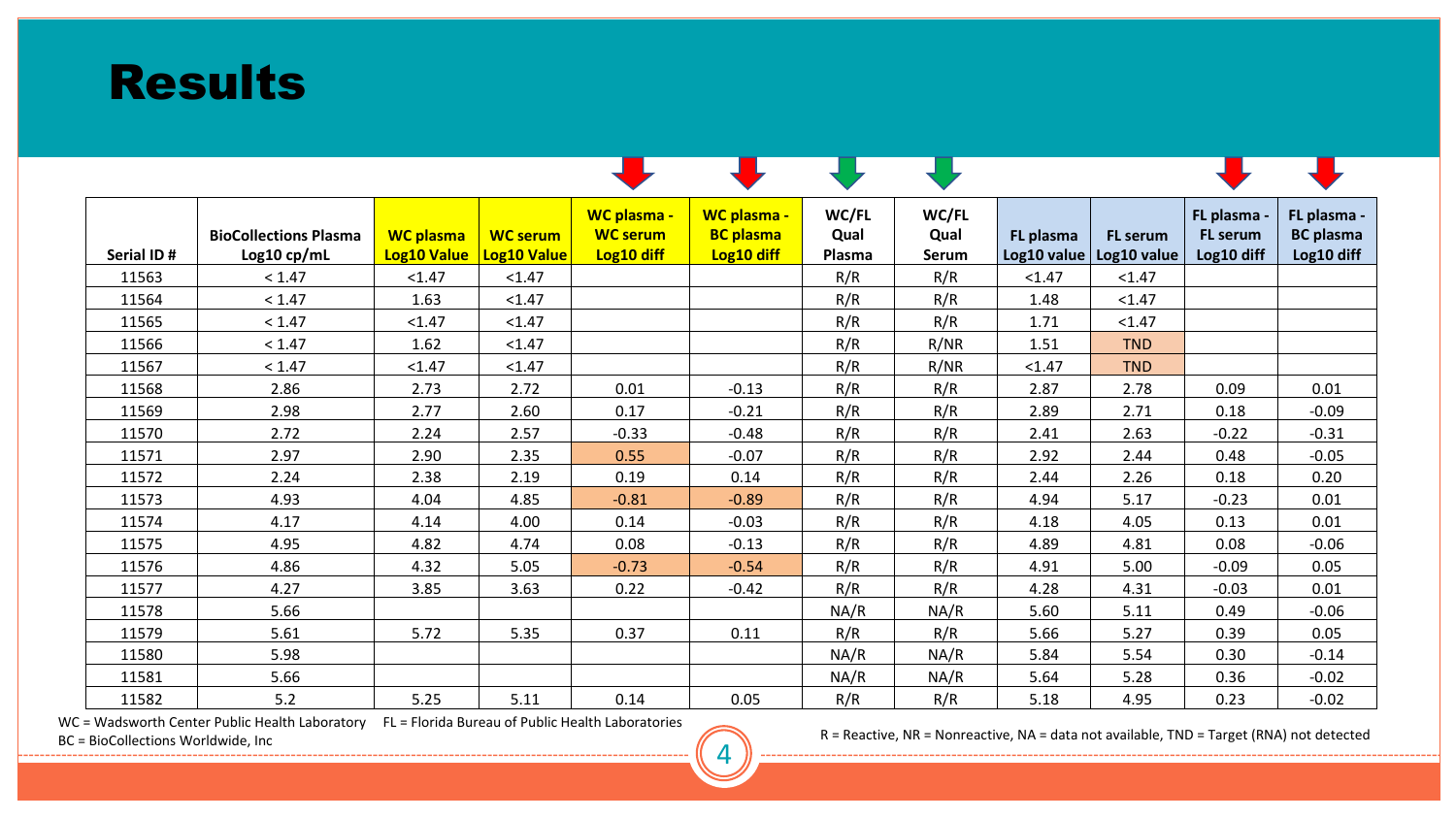## **Results**

#### **Qualitative**

- 100% (37/37) concordant reactive for plasma per the HIV-1 RNA QuantDx IFU's "Diagnostic Qualitative Interpretation".
- 95% (35/37) concordant reactive for serum per the HIV-1 RNA QuantDx IFU's "Diagnostic Qualitative<br>Interpretation". (TND results are interpreted as non-reactive for HIV-1 RNA).

#### Quantitative

- 88.9% (24/27) agreement between matched plasma and serum in Log10 differences (<0.5 log10 difference clinical margin).
- 92.6% (25/27) agreement between WC/FL plasma and BC plasma in Log10 differences (<0.5 log10 difference clinical margin).

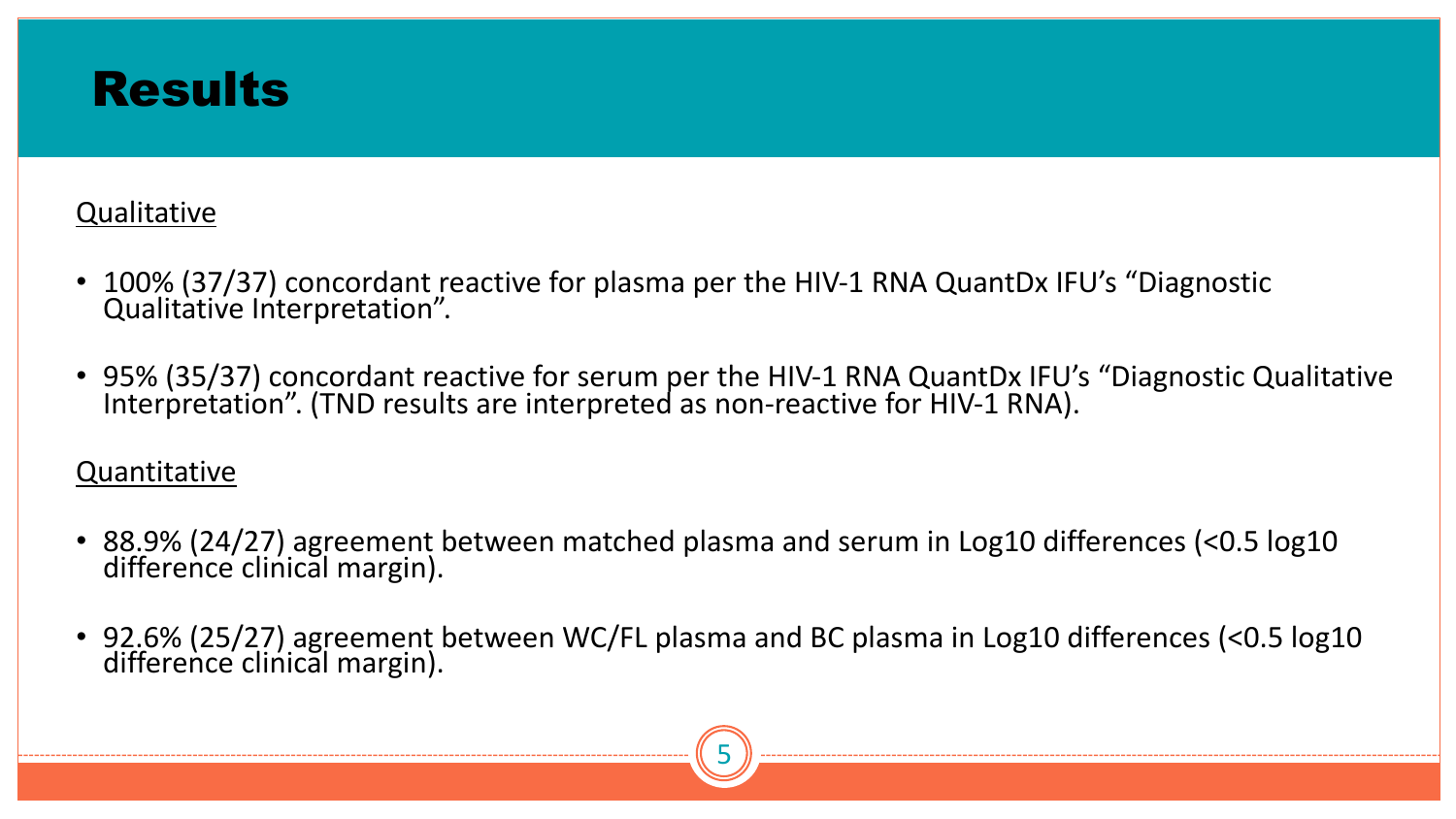# Discussion & Limitations

- Despite an 88.9% agreement between HIV-1 RNA QuantDx quantitative values with matched plasma and serum, our consensus is that more data is needed to support a serum specimen for the following applications,<br>- Routine use as a laboratory marker to monitor the effects of ART.
	-
	- PrEP entry and routine monitoring for early HIV infection.

• The BioCollections matched serum and plasma HIV-1 RNA Positive Panel did not include Aptima HIV-1 RNA QT assay results for serum.

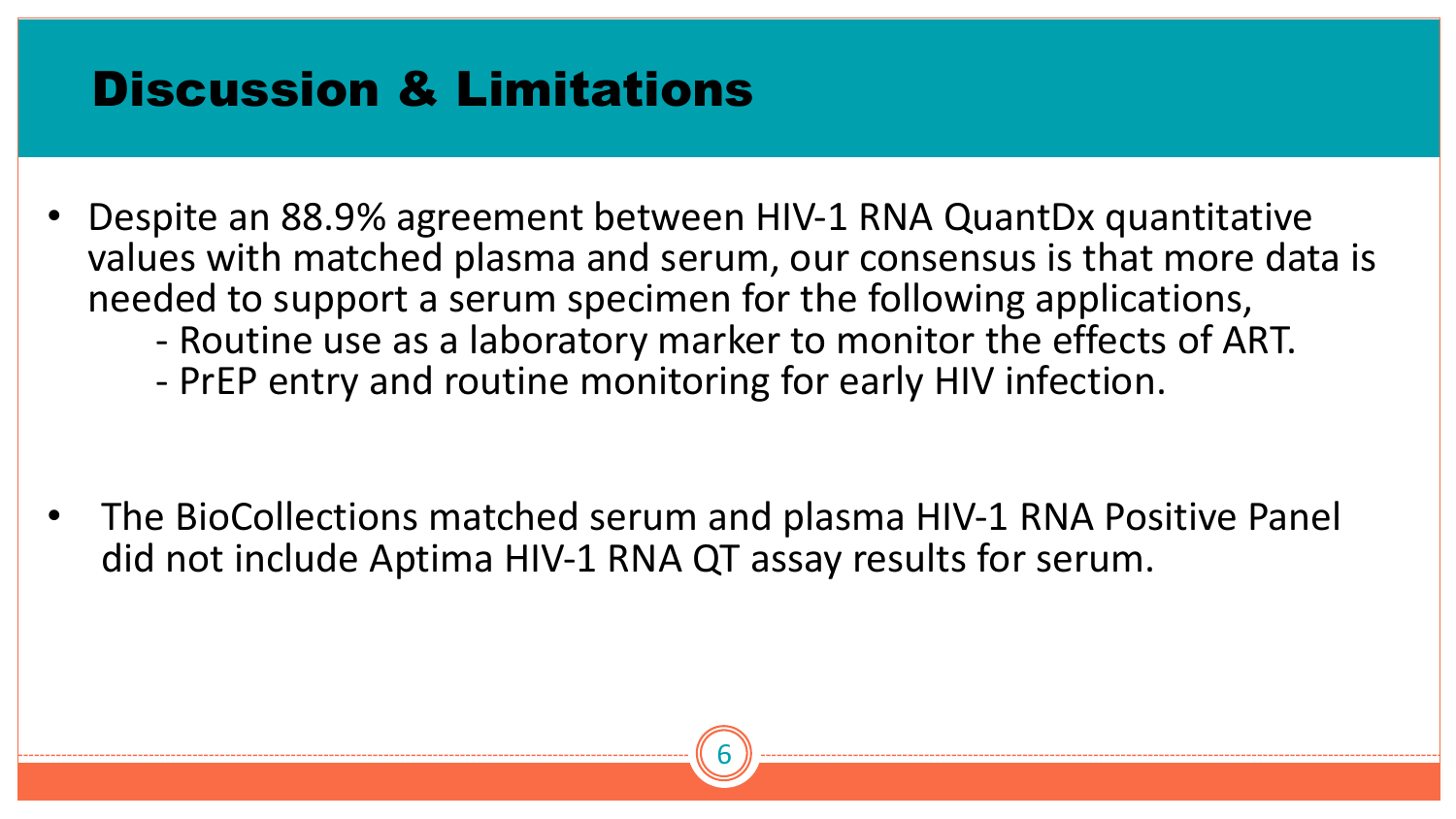# Acknowledgements

## **FL Bureau of Public Health Laboratories**

Sally Fordan Jessica Ribbing Susanne Crowe **Hologic, Inc** Mary Ritchie Tiffany Clarke

### **NYSDOH Wadsworth Center**

Tim Sullivan Jean Rock

**Tiffany Clarke<br>Melissa Love** Scott Hauenstein

**BioCollections Worldwide, Inc**